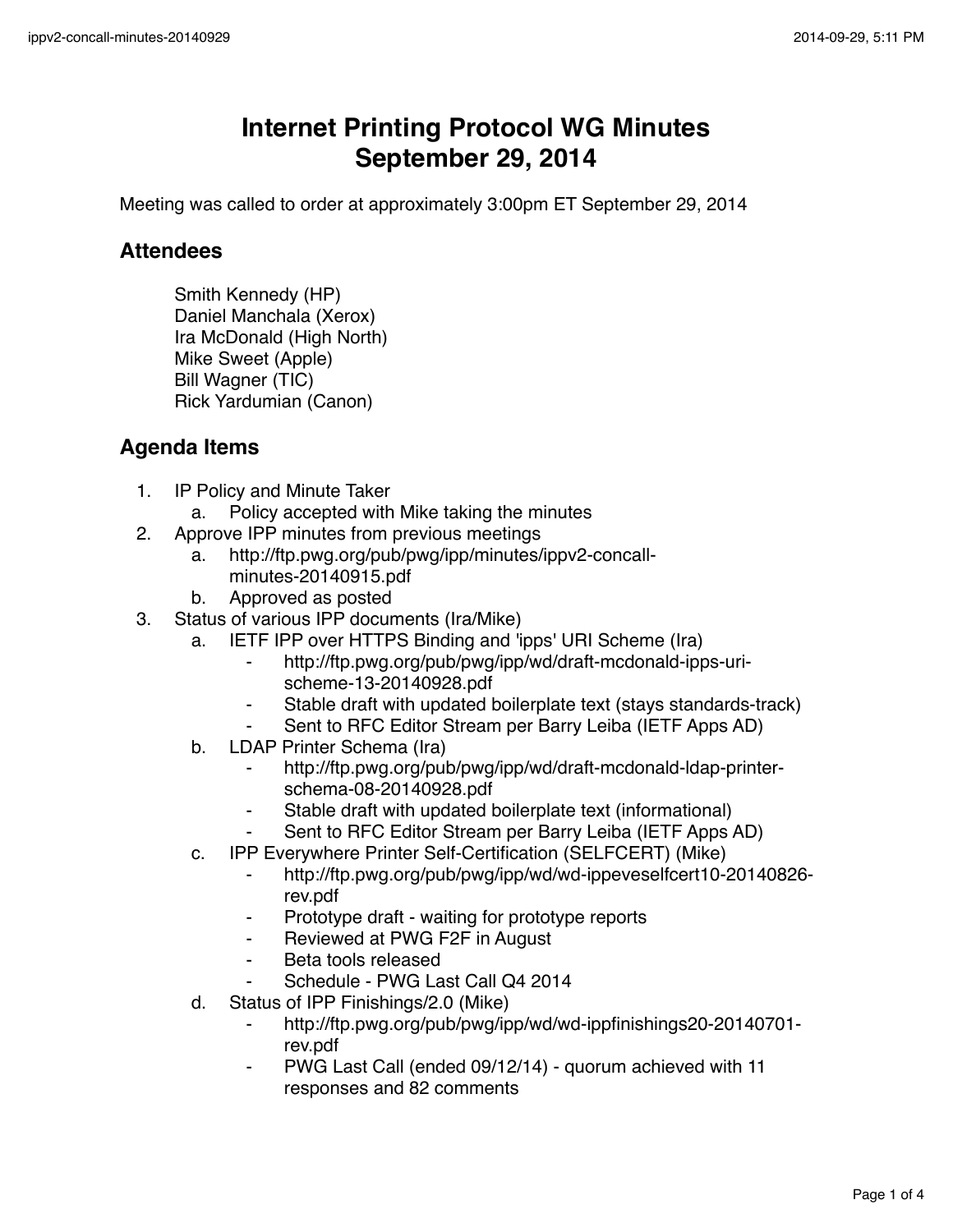- ⁃ Mike will have an updated draft for review on October 20 meeting
- Schedule PWG Formal Vote Q3/Q4 2014
- e. IPP Shared Infrastructure Extensions (INFRA) (Mike)
	- http://ftp.pwg.org/pub/pwg/ipp/wd/wd-ippsix10-20140226-rev.pdf
	- ⁃ Prototype draft waiting for prototype reports
	- ⁃ Reviewed at PWG F2F in August
	- Schedule PWG Last Call Q4 2014
- f. IPP Implementor's Guide v2.0 (Smith)
	- http://ftp.pwg.org/pub/pwg/ipp/wd/wd-ippig20-20140814-rev.pdf
	- ⁃ Prototype draft waiting for prototype reports
	- ⁃ Reviewed at PWG F2F in August
	- Schedule PWG Last Call Q3/Q4 2014
- 4. Discussion of IPP Scan
	- a. http://ftp.pwg.org/pub/pwg/ipp/wd/wd-ippscan10-20140917.pdf
	- b. PWG Formal Vote until October 17, 2014
	- c. Editorial comments:
		- ⁃ Add description of multiple document (object) support/creation artifact of document-format.
		- Drop compression-accepted and document-format-accepted from Get-Next-Document-Images; just use the values in the Create-Job request (same for both push and pull scan)
		- Clarify that output to archives is undefined/out-of-scope
			- SM and JDF can do it
			- Add "scan to archive formats" is out of scope
			- ⁃ Be silent about what happens if document-format is an archive format
		- Update Get-Next-Document-Images description to mention each call returns a new document object containing one or more complete document images (e.g. a JPEG at a time or a PDF at a time, etc.)
- 5. Review of IPP Registration Process (Mike)
	- a. http://ftp.pwg.org/pub/pwg/ipp/wd/wd-ipp-registry-policy-20140915.pdf
	- b. Abstract: "operations, and values" on lines 8 and 9, "did not define", "does not define", "Therefore, this policy document defines the process to allow previously ...", "registrations without IETF designated expert review."
	- c. Fix filenames on lines 17 and 18
	- d. Line 33: "through its current IETF Designated Experts." (drop mention of names)
	- e. Lines 141-end: Make this more general, title "REVIEW PROCESS" or something like that
	- f. Mike to publish new draft for review at next IPP WG concall
	- g. Once approved by WG members, then bring up at PWG Plenary for final approval
- 6. Review of IPP System Control Service (Mike/Ira)
	- a. http://ftp.pwg.org/pub/pwg/ipp/wd/wd-ippsystem10-20140824-rev.pdf
	- b. Interim draft complete operations and attributes lists (see change log)
	- c. Abbreviate title "(SYSTEM)"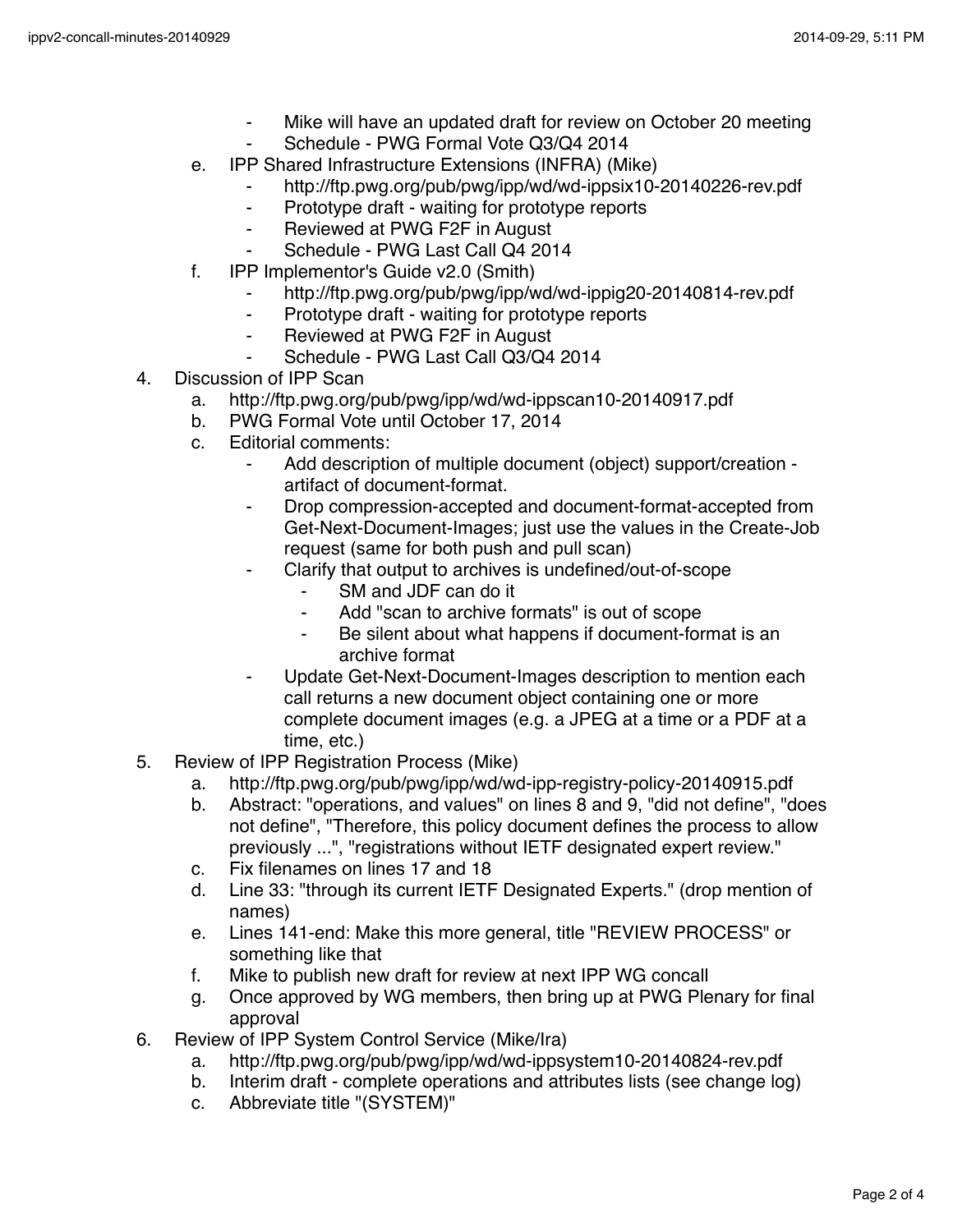- d. Global: change "Imaging Device" to "Imaging System" where system is intended
- e. Section 13: IANA and PWG Considerations
- f. Section 2.2: Protocol Role Terminology, move first sentence to section 2.3
- g. Section 2.3: Imaging Terminology
	- Add FaxOut Service, Print Service, Scan Service, Transform Service
- h. Global: RFC2616 -> RFC7230
- i. Ira to add discussion note/comment can a simple printer implementation support SCS operations at the print service URI?
- j. Section 3.1:
	- ⁃ Numbered lists for list of specs
- k. Section 3.3:
	- ⁃ "There are no exceptions to the use cases defined in section 3.2."
- l. Section 3.4:
	- ⁃ "The out-of-scope requirements for this IPP ... are:"
	- ⁃ "Configuration of Imaging Services through the System Control Service ..."
	- ⁃ "Pausing or disabling a list of available Imaging Services" or something like that
- m. Section 3.5:
	- ⁃ "The design requirements for this IPP ... are:"
- n. Discussion:
	- Restart-Printer, Shutdown-Printer, Startup-Printer: Not really safe for regular services, should it be part of System Control Service?
	- Possible errata to Everywhere, FaxOut, Scan (need to check) or IG update
- o. Section 4:
	- Add document object
- p. Section 5.3:
	- Reword (can't speculate on whether these are read-only/read-write)
	- ⁃ Just add note that these attributes are potentially read-write but no operation is currently defined to set them.
	- Discuss adding Set-System-Attributes operation to this version of IPP System Control Service (but still no service creation)
	- Add note about SystemConfiguration group being mapped to configured-subunits attribute
- q. System 5.4:
	- system-uuid -> need to document that system-uuid is the system control service, device-uuid is the hardware, printer-uuid is the job service (print, scan, faxout, etc.)
- r. Section 5.5:
	- Add note for discussion: bring back single-service operations
		- Add note for discussion: support Set-System-Attributes
- s. Finished at section 5.5